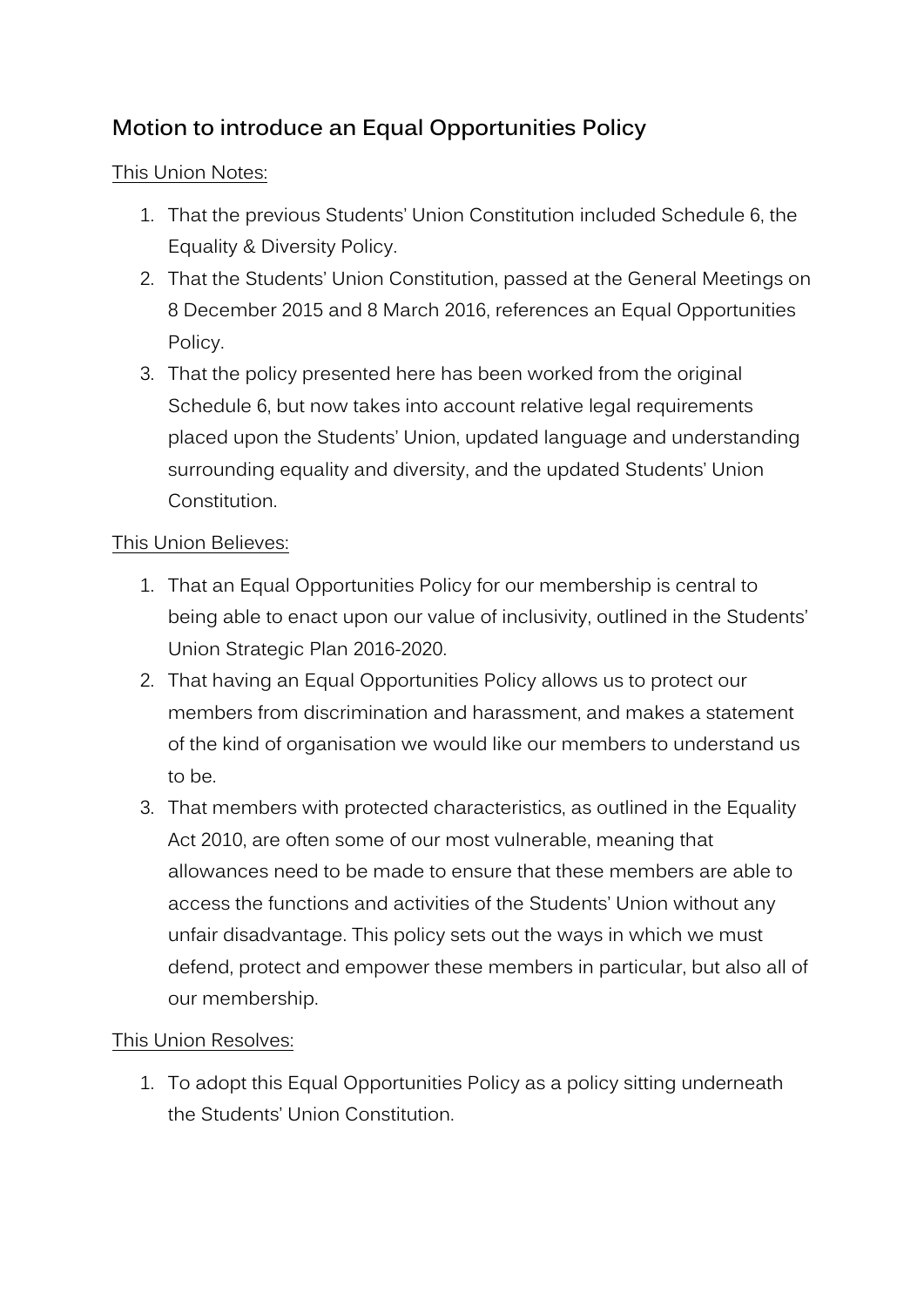This Union Mandates:

- 1. The Officer Group, as a whole, to take responsibility for implementing this policy, and disseminating and championing it widely to all of our membership.
- 2. The Co-President (Welfare & Diversity) to take responsibility for the maintenance of this policy, updating or reviewing it wherever it may be seen as necessary.

**Proposed:** Jack Kilker – Co-President (Welfare & Diversity)

**Seconded:** Brianna Middleton Macpherson – Co-President (Societies & Media)

Alex Reilly – Co-President (Sports & Development)

Laura Lewis – Co-President (Welfare & Diversity) Elect

Natasha Barrett – President (Education & Campaigns) Elect

Pippa Gentry – Co-President (Societies & Media) Elect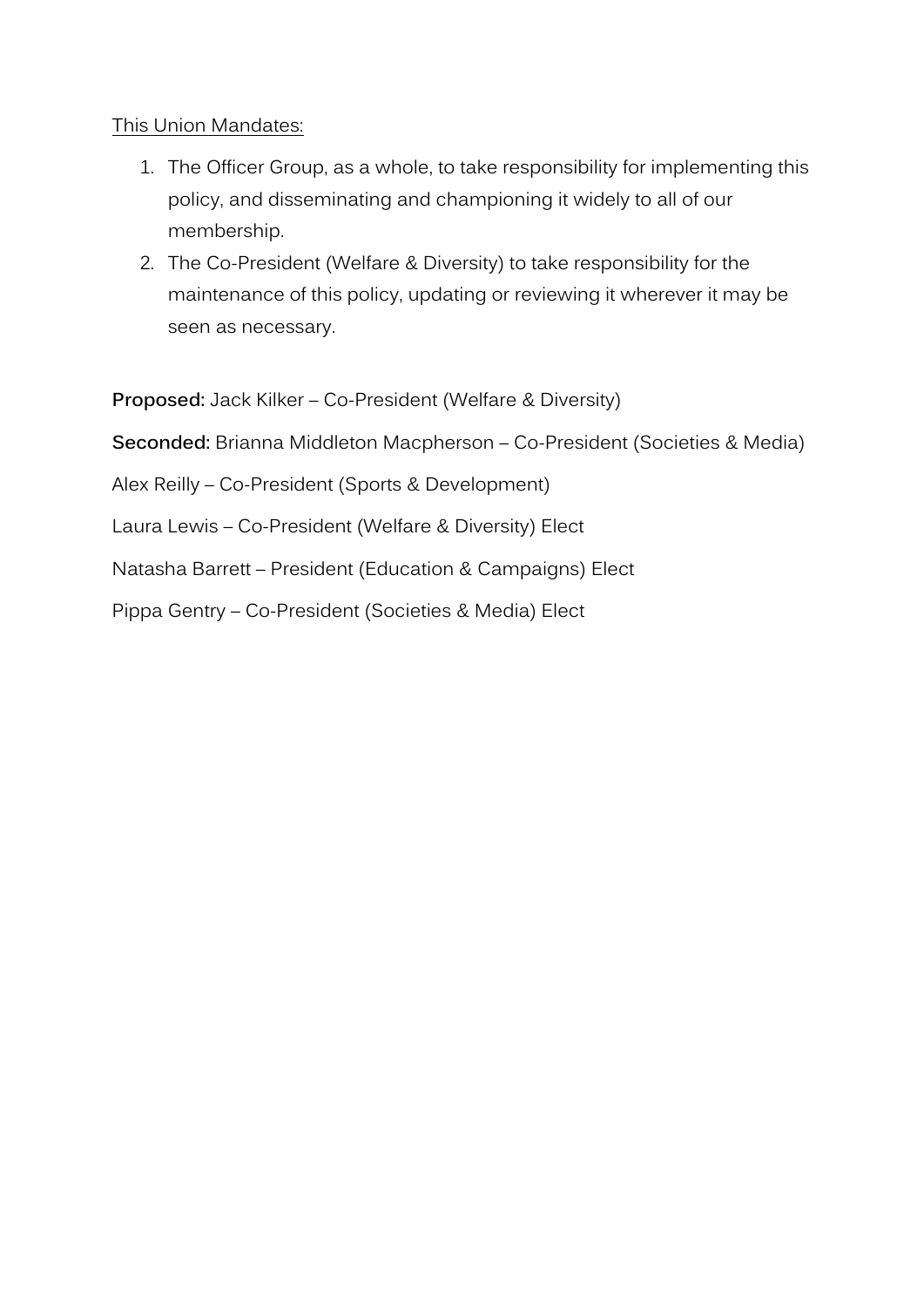

# **Equal Opportunities Policy**

## **1. Equal Opportunities Statement**

- 1.1. As an organisation that values inclusivity, the Students' Union is committed to creating a positive environment in which all members and students are treated fairly, equally and with dignity and respect. As such the Students' Union recognises the positive benefits of the implementation of an Equal Opportunities policy where equality of opportunity is actively promoted and discrimination is not tolerated.
- 1.2. This Equal Opportunities policy, and the Students' Union Zero Tolerance policy acts as guidance for members on what constitutes discriminatory or harassing behaviour, as outlined in the Equality Act 2010, as well as highlighting the channels available to students for reporting such behaviour.
- 1.3. The contents of this policy applies to all membership and their guests, visitors and other persons in contact with the Students' Union.

## **2. Aims of the Students' Union**

- 2.1. The Students' Union is committed to the elimination of all forms of discrimination and harassment within the organisation, both in relation to its members and guests and in the provision of its services. The Students' Union will strive to achieve the following aims:
	- Equality of opportunity for all in terms of its members and guests and advancement within the Students' Union regardless of identifying with any of the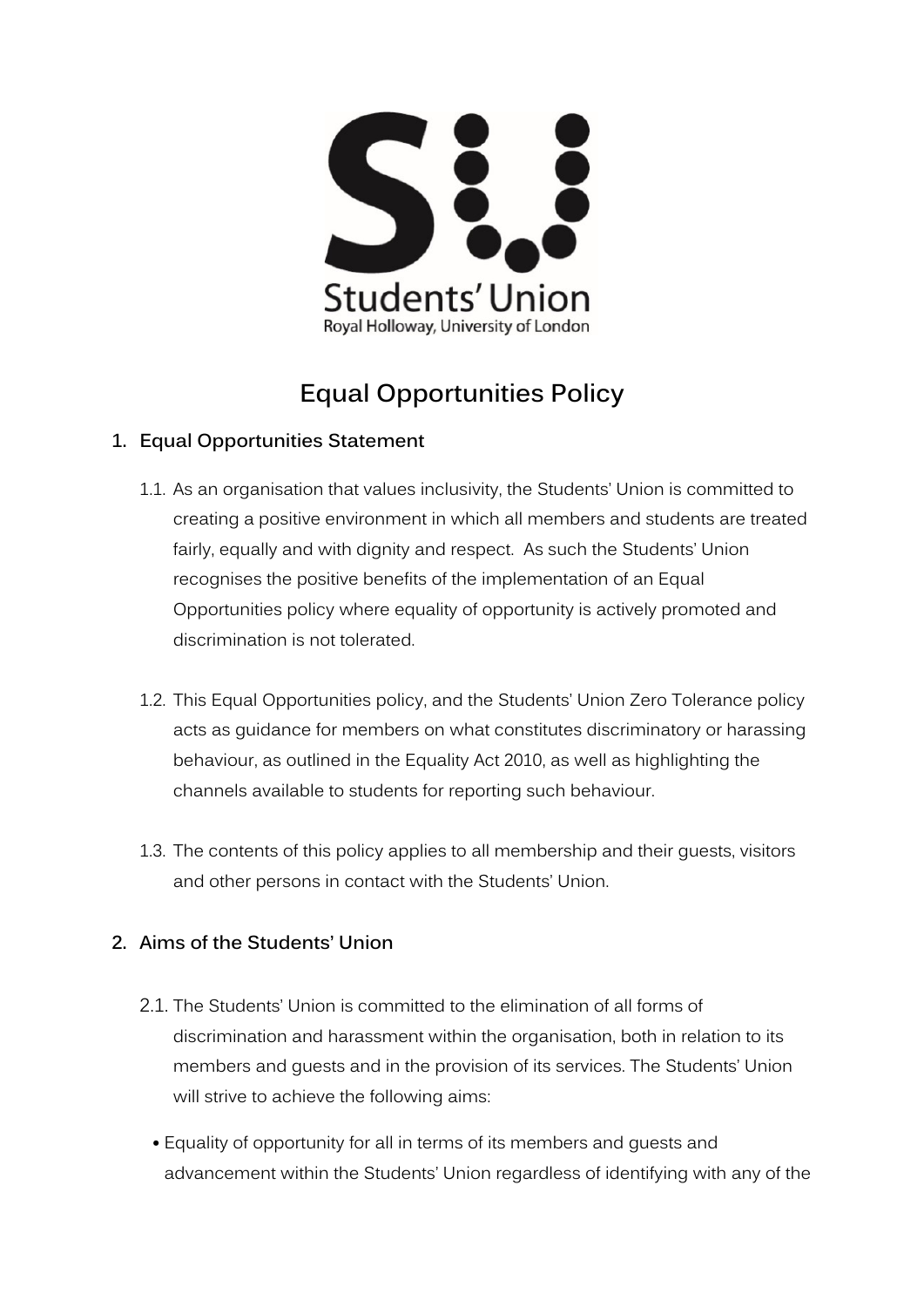protected characteristics established in the Equality Act 2010 (race, age, disability, sex, sexual orientation, gender reassignment, maternity and paternity, marital status and civil partnership, religion and belief), but also including mental or physical health and/or ability, HIV status, or political beliefs and affiliation.

- That individuals are treated in a fair, equitable and consistent manner and are given the opportunity to fulfil their potential.
- That everyone has the right to their distinctive and diverse identities, and to promote and celebrate these accordingly, as long as not at the expense of others.
- To create a positive environment for all members, guests, visitors and staff, and empower and encourage our members to do the same.
- Enable all individuals to achieve their full potential, whatever their protected characteristics or multiple identities.
- Increase understanding of Equality and Diversity issues, and keep this understanding and awareness up-to-date with current thinking.
- 2.2. Within the Students' Union's Strategic Plan (2016-2020) one of our five core values is to be 'inclusive'. Our Values are central to the work that we do: they shape our policies and practices, as well as our behaviours and how we do things. They are at the heart of all decisions that we make and will influence the services that we provide.

## **3. Membership responsibilities in terms of equality and diversity**

- 3.1. It is the responsibility of all membership and their guests, visitors and other persons in contact with the Students' Union, to adhere to this policy at all times and to promote equality and diversity, either through their actions and behaviours, or through involvement in campaigning and advocacy work.
- 3.2. Members must ensure that behaviour doesn't amount to discrimination, harassment, bullying or victimisation in any way. This refers to both an individual member's behaviour, that of those around them, and that of student groups.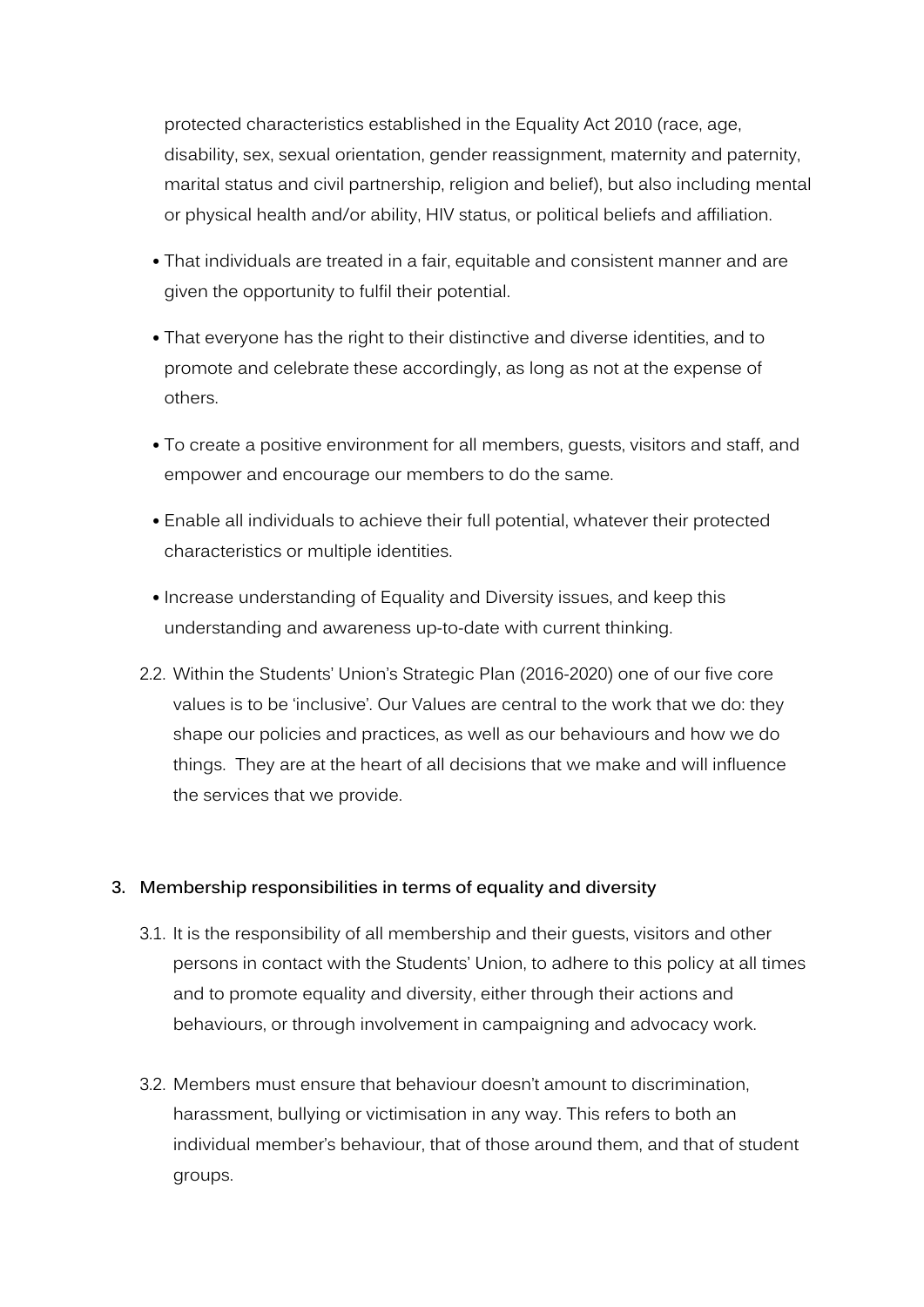- 3.3. Any members who contravene this policy may face disciplinary action in accordance with By-law K of the Students' Union's constitution. It should also be noted that any breach of the policy could be viewed as unlawful and could result in legal action being taken.
- 3.4. It is the responsibility of the Officer Group to have responsibility for the development and maintenance of the Equal Opportunities policy, and take overall ownership for this policy, alongside the Students' Union constitution.

#### **4. Courses of Action**

- 4.1. Members should feel free and able to report any incidents of behaviour against a member which can be seen or felt to be discriminatory or harassing, as outlined in Appendix 1 to this policy, and the Students' Union Zero Tolerance policy.
	- 4.1.1. To make a complaint, members should report any incidents to the President in the first instance, via an email, or seek further guidance on the Students' Union website. In the same way, members who witness an act of discrimination or harassment against a fellow member, their guests, an employee and/or visitor should report this.
	- 4.1.2. A member found to have acted in a discriminatory way in relation to fellow-members, visitors or staff will be dealt with in accordance with the Members Disciplinary Procedure, as outlined in By-law K of the Students' Union constitution.
- 4.2. Members should also feel free and able to report any incidents of discriminatory or harassing behaviour, as outlined in Appendix 1 and the Students' Union Zero Tolerance policy, to the College, in order to engage with their Disciplinary Procedures, or to appeal a decision made by the Students' Union.
	- 4.2.1. Any members who feel that they may be suffering from victimisation as a result of reporting any unlawful acts of discrimination must raise this in line with the College complaints procedure so that it may be investigated and, if necessary, acted upon in line with the College Disciplinary Procedure.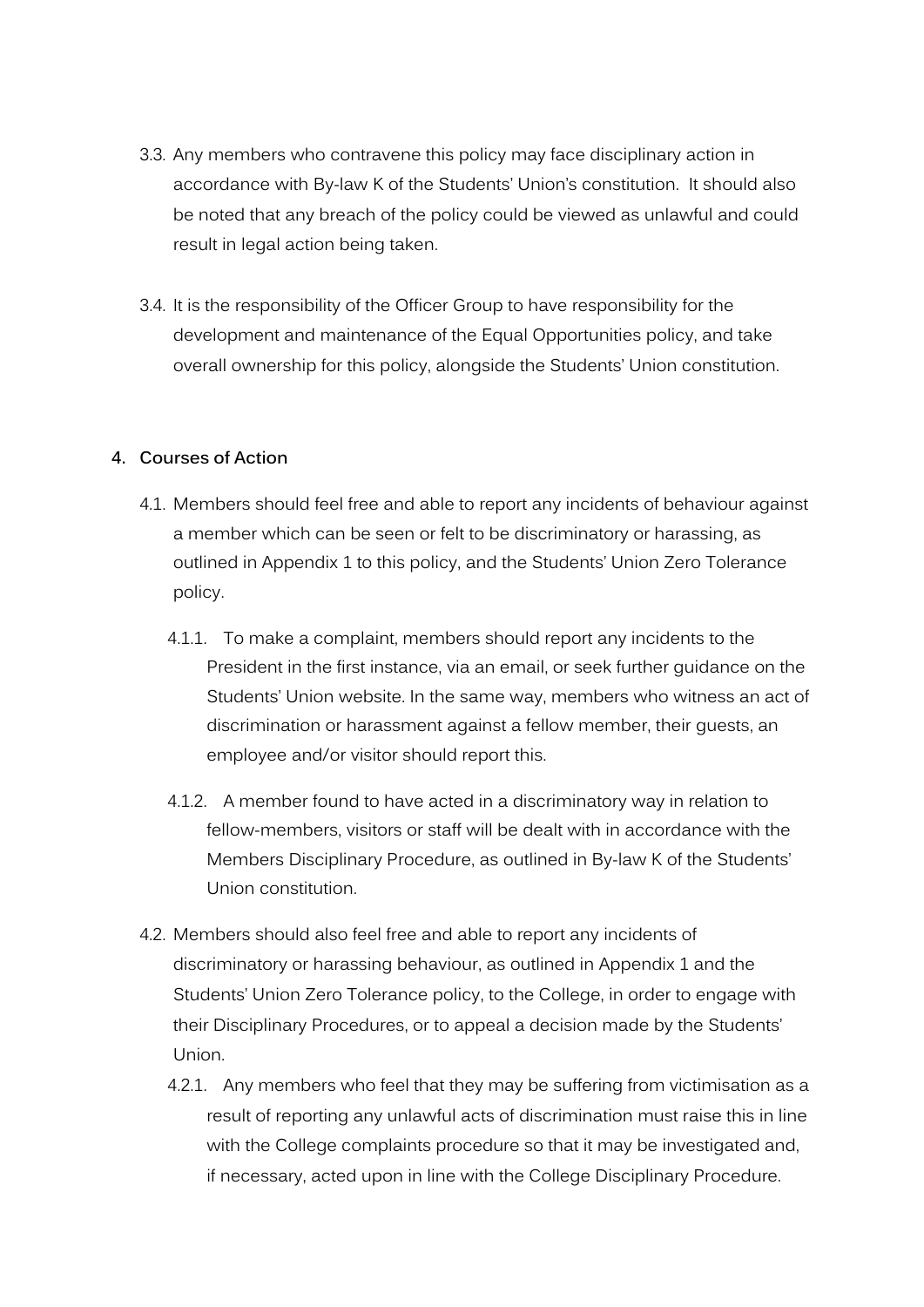4.2.2. Members who consider themselves to have been discriminated against and who believe they have failed to secure adequate redress under the Students' Union's own procedures, are able and encouraged to take their case to the College.

## **5. Monitoring and Review**

- 5.1. The Students' Union will conduct monitoring in the following areas to assess the implementation and effectiveness of the Equal Opportunities policy:
	- Training shall be received by all Officers in order to allow them to effectively monitor that this policy is being adhered to.
	- The Officer Group will have a responsibility to ensure that all cases are addressed effectively and appropriately.
	- Complaints under this policy shall be monitored against the protected characteristics outlined in the Equality Act 2010, to enable comprehensive reporting and appropriate affirmative action by the Students' Union.
- 5.2. Personal information required for equal opportunities monitoring is intended for the specific purpose of ensuring the effectiveness of the policy and will be used for no other purpose.
- 5.3. This policy, as a policy passed by the All Student Meeting, will be subject to policy lapse, and so will need to be reviewed and represented by the All Student Meeting every three years.
- 5.4. Relevant legislation will be included by motion as and when it is introduced.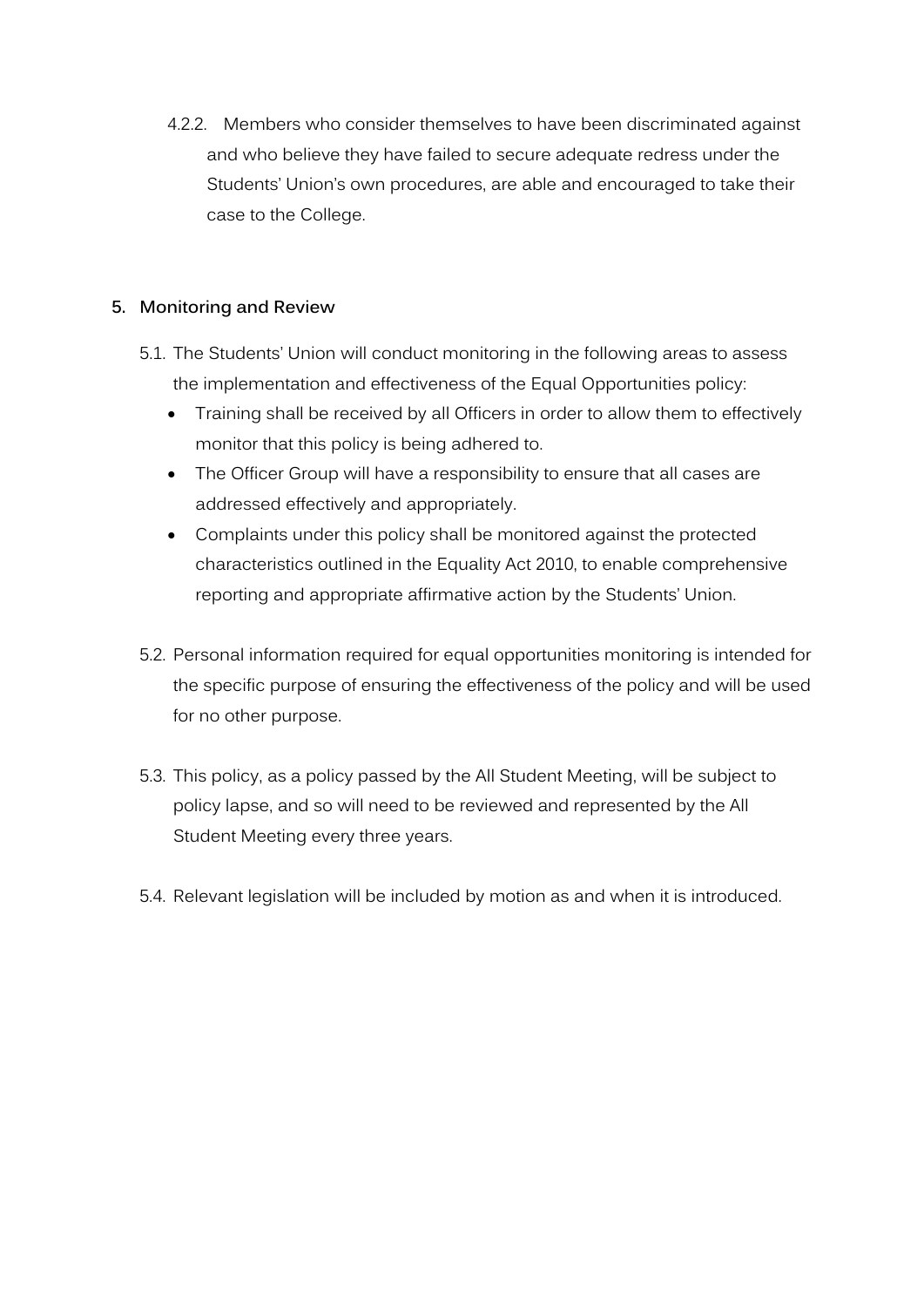## **Appendix 1 of Equal Opportunities Policy: Glossary of Terms**

1. The following terms are taken from the Equality Act 2010:

#### 1.1 **Direct discrimination**

Direct discrimination occurs when someone is treated less favourably than another person because of a protected characteristic they have or are thought to have (see perception discrimination below) or because they associate with someone who has a protected characteristic (see discrimination by association).

#### 1.2 **Discrimination by association**

Applies to age, race, religion or belief, sexual orientation, disability, gender reassignment, and sex. This is direct discrimination against someone because they associate with another person who possesses a protected characteristic.

#### 1.3 **Perception discrimination**

Applies to age, race, religion or belief, sexual orientation, disability, gender reassignment and sex. This is direct discrimination against an individual because others think they possess a particular protected characteristic. It applies even if the person does not actually possess that characteristic.

#### 1.4 **Indirect discrimination**

Applies to age, race, religion or belief, sex, sexual orientation, marriage and civil partnership, disability and gender reassignment.

Indirect discrimination can occur when we have a condition, rule, policy or even a practice within the organisation that applies to everyone but particularly disadvantages people who share a protected characteristic.

## 1.5 **Harassment**

Harassment is "unwanted conduct related to a relevant protected characteristic, which has the purpose or effect of violating an individual's dignity or creating an intimidating, hostile, degrading, humiliating or offensive environment for that individual".

Harassment applies to all protected characteristics except for pregnancy and maternity and marriage and civil partnership. Individuals can complain about behaviour they find offensive even if it is not directed at them, and the complainant need not possess the relevant characteristic themselves.

## 1.6 **Harassment by others**

Applies to age, disability, gender reassignment, race, religion or belief, sex and sexual orientation. The Equality Act makes employers potentially liable for harassment of its employees by people who are not employees of the